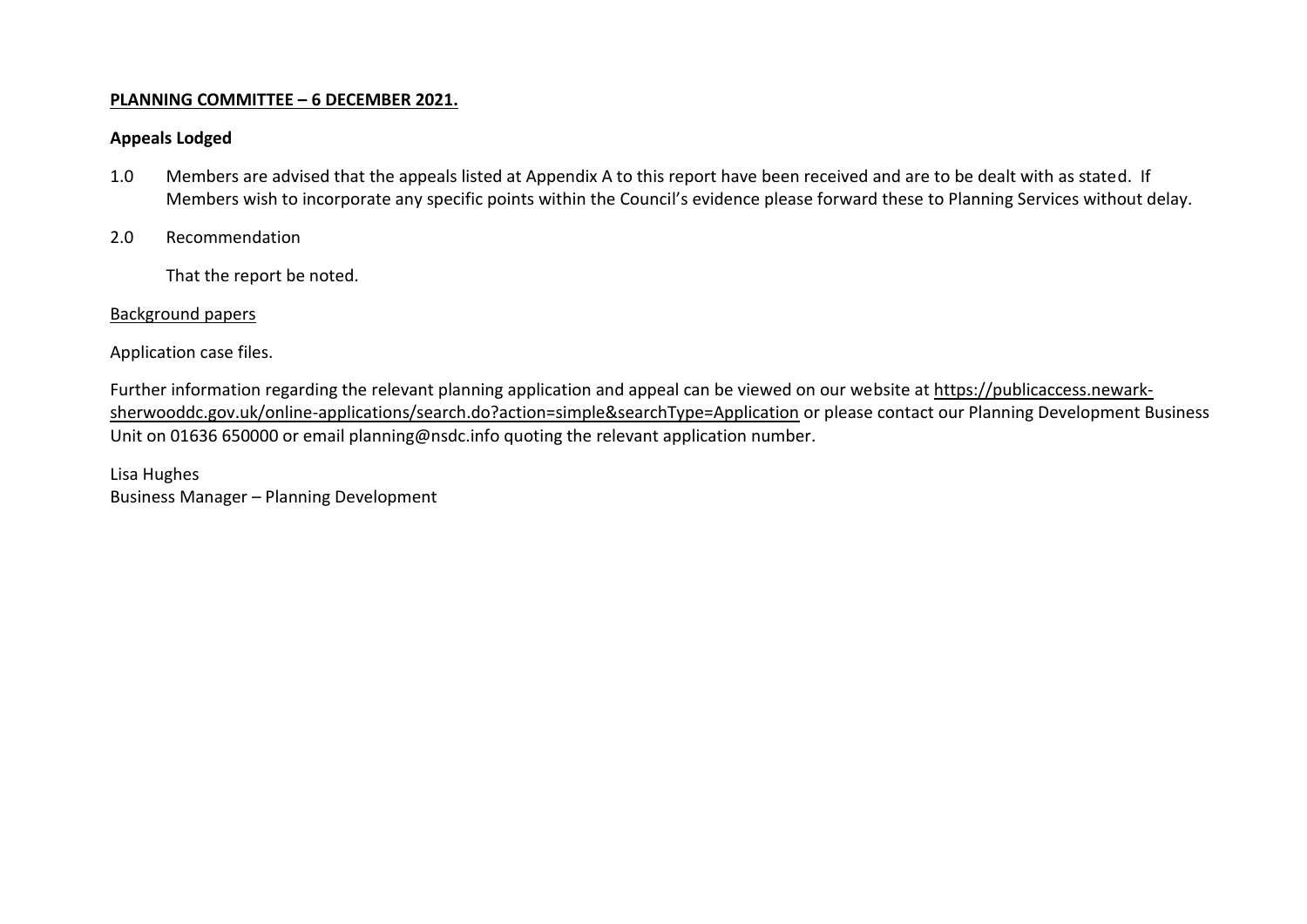## **Appendix A: Appeals Lodged (received between 18 October 2021 and 22 November 2021)**

| <b>Appeal reference</b>    | <b>Application number</b> | <b>Address</b>                                             | Proposal                                                                                                                                     | Procedure                     | <b>Appeal against</b>                                                      |
|----------------------------|---------------------------|------------------------------------------------------------|----------------------------------------------------------------------------------------------------------------------------------------------|-------------------------------|----------------------------------------------------------------------------|
|                            |                           |                                                            |                                                                                                                                              |                               |                                                                            |
| APP/B3030/W/21/32799<br>30 | 21/01023/RMA              | Land At Rear Of 244<br>Beacon Hill Road<br>Newark On Trent | Application for<br>reserved matters<br>approval for 4no.<br>town houses with<br>associated garages<br>and new access from<br>Hutchinson Road | Written Representation        | Refusal to approve<br>something reserved<br>under an outline<br>permission |
|                            |                           |                                                            |                                                                                                                                              |                               |                                                                            |
| APP/B3030/W/21/32814<br>74 | 21/00197/FUL              | Land associated with<br>30 Mill Lane<br>Edwinstowe         | Erection of 1no.<br>dwelling                                                                                                                 | <b>Written Representation</b> | Refusal of a planning<br>application                                       |

| APP/B3030/W/21/32802<br>21/00638/FUL<br>-03 | <b>Boundary House</b><br>Main Street<br>Hoveringham<br>NG14 7JR | Erection of a two<br>bedroom dwelling | Written Representation | Refusal of a planning<br>application |
|---------------------------------------------|-----------------------------------------------------------------|---------------------------------------|------------------------|--------------------------------------|
|---------------------------------------------|-----------------------------------------------------------------|---------------------------------------|------------------------|--------------------------------------|

| APP/B3030/W/21/32813 | 20/02094/FUL | Land Adjoining 124 | Proposed new single | Written Representation | Refusal of a planning |
|----------------------|--------------|--------------------|---------------------|------------------------|-----------------------|
| 40                   |              | <b>High Street</b> | detached dwelling   |                        | application           |
|                      |              | Collingham         |                     |                        |                       |
|                      |              | <b>NG237NH</b>     |                     |                        |                       |

| APP/B3030/W/21/32819 | 21/00545/HOUSE | 9 Marriott Lane | Construction of first | Written Representation | Refusal of a planning |
|----------------------|----------------|-----------------|-----------------------|------------------------|-----------------------|
| 20                   |                | Blidworth       | tloor balcony to rear |                        | application           |
|                      |                | <b>NG210QF</b>  | resubmission)         |                        |                       |
|                      |                |                 | 20/01201/FUL)         |                        |                       |